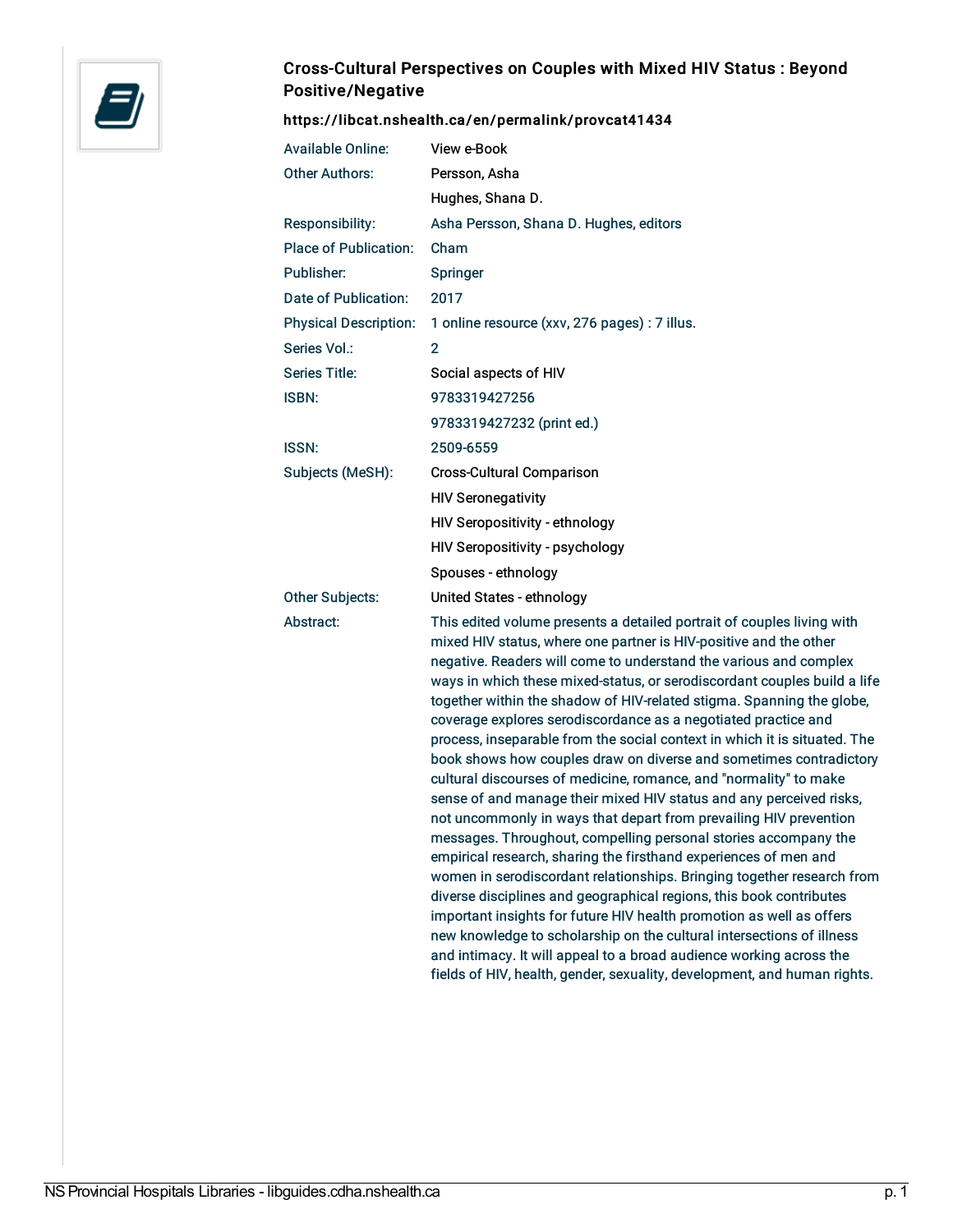Contents: Foreword: Emeritus Professor Susan Kippax -- Preface and Acknowledgments -- Contributors -- Abbreviations -- Introduction: Making "Difference": New Perspectives on HIV Serodiscordance / Asha Persson & Shana D. Hughes -- PART I. Biomedicine, Change & Diversity: Conceptualising Serodiscordance : The Science Made Me Do it! A Journey toward Reimagining Myself as Non-infectious: Serodiscordant Sexuality in the Age of TasP / Pluto Savage - "PrEP Makes My Relationship Even More Normal": The Discursive Production of Hope in the Context of HIV Pre-exposure Prophylaxis among Young Adults with Partners Living with HIV Infection in California / Kimberley Koester, Xavier A Erguera & Janet Myers - Seeking Sero-harmony: Changing Conceptualisations of Sero-difference and Sero-status in Australia / John Rule & Sean Slavin -- Situating Serodiscordance: Living in Relationships with Mixed HIV Status in Different Local, Historical and Biomedical Realities / Angela Kelly-Hanku -- HIV Serodiscordant Couples and the Discourse of Normality: Reconciling Biomedical and Social Meanings in Porto Alegre, Brazil / Shana D. Hughes -- Exploring the Relational Complexity of Serodiscordance: Negotiating Violence, Temporality and Diaspora / Annette-Carina van der Zaag & Ulla McKnight -- PART II. Stigma, Culture & Gender: Contextualising Serodiscordance: Conversations with two African American and Indian Women: Sunshine after the Rain & Red Reminds Me / Stacy Jennings, USA -- Be the Change You Want to See / Jyoti Dhawale-Surve, Mumbai - - Intimacy, Support and Social Connectivity: Experiences of HIV Serodiscordant Relationships among Black African People Living in England / Adam Bourne, John Owuor & Catherine Dodds - Stigma, Sex and Family Life: Serodiscordance in Henan Province, China / Kumi Smith, Huixin Liu, Junjue Wang, Wensheng He, Gail E. Henderson, William C. Miller & Ning Wang - Reconciling Serodiscordance: Lived Experiences of Mixed HIV Status Relationships in Ethiopia / Yordanos M. Tiruneh, Yemane Berhane & Ira B. Wilson - Dialectics of Gender and Health: The Case of HIV Serodiscordance in Uganda / Robert Wyrod --Planning to be a Parent in HIV Sero-Different Relationships in Ireland: A Critical Gender Analysis / Carmel Kelly & Maria Lohan -Serodiscordance and Gender Dynamics in Indian Culture / Sangeeta Sharma Dhaor -- PART III. Love, Risk & Relationships: Negotiating Serodiscordance: Treatment as Prevention: A Love Story / Caroline Watson - Relationships between Serodiscordant Gay Male Couples in Lima, Peru: Sero-Disclosure and Living with Serodiscordance / Kelika Konda, Clara Sandoval & Lizzete Najarro - "HIV-Positivity and HIV-Negativity; Two Sides of the Same Coin": Narratives of Greek HIV-Positive and HIV-Negative Gay Men on HIV and Intimate Relationships / Valantis Papathanasiou - "Because we're so in Love": The Experiences of HIV-negative and HIV-positive Partners in Serodiscordant Relationships in Vietnam / Khuat Thi Hai Oanh, Sally Cameron, & Lan Nguyen -- Negotiating 'Sero-Imbalances" within HIV Serodiscordant Relationships in Canada: A Pilot Inquiry / Amrita Daftary, Joshua Mendelsohn & Liviana Calzavara -- Pills, Providers and Partners: Exploring Trust among Serodiscordant Couples in Australia / Christy Newman, Asha Persson & Jeanne Ellard. Format: e-Book

Location: Online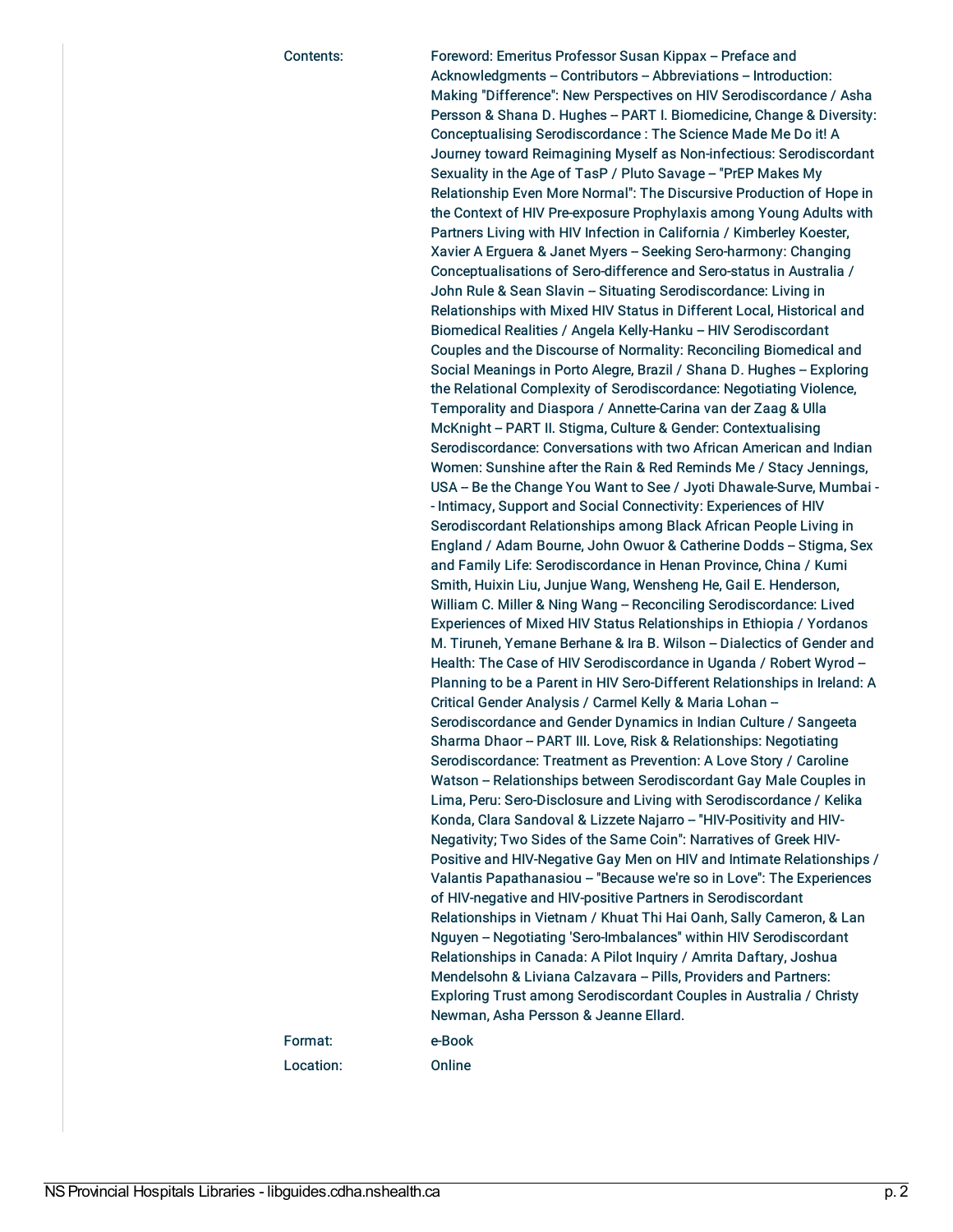

# Health Justice in India : Citizenship, Power and Health Care Jurisprudence

### <https://libcat.nshealth.ca/en/permalink/provcat46473>

| <b>Available Online:</b>     | View e-Book                                                                                                                                                                                                                                                                                                                                                                                                                                                                                                                                                                                                                                                                                                                                                                                                                                                                                                                                                                                                                                                                                                     |
|------------------------------|-----------------------------------------------------------------------------------------------------------------------------------------------------------------------------------------------------------------------------------------------------------------------------------------------------------------------------------------------------------------------------------------------------------------------------------------------------------------------------------------------------------------------------------------------------------------------------------------------------------------------------------------------------------------------------------------------------------------------------------------------------------------------------------------------------------------------------------------------------------------------------------------------------------------------------------------------------------------------------------------------------------------------------------------------------------------------------------------------------------------|
| Author:                      | Pinto, Edward Premdas                                                                                                                                                                                                                                                                                                                                                                                                                                                                                                                                                                                                                                                                                                                                                                                                                                                                                                                                                                                                                                                                                           |
| Responsibility:              | <b>Edward Premdas Pinto</b>                                                                                                                                                                                                                                                                                                                                                                                                                                                                                                                                                                                                                                                                                                                                                                                                                                                                                                                                                                                                                                                                                     |
| <b>Place of Publication:</b> | Singapore                                                                                                                                                                                                                                                                                                                                                                                                                                                                                                                                                                                                                                                                                                                                                                                                                                                                                                                                                                                                                                                                                                       |
| Publisher:                   | Springer                                                                                                                                                                                                                                                                                                                                                                                                                                                                                                                                                                                                                                                                                                                                                                                                                                                                                                                                                                                                                                                                                                        |
| Date of Publication:         | c2021                                                                                                                                                                                                                                                                                                                                                                                                                                                                                                                                                                                                                                                                                                                                                                                                                                                                                                                                                                                                                                                                                                           |
| <b>Physical Description:</b> | 1 online resource (xxv, 295 p.) : 11 illus., 4 illus. in color                                                                                                                                                                                                                                                                                                                                                                                                                                                                                                                                                                                                                                                                                                                                                                                                                                                                                                                                                                                                                                                  |
| <b>ISBN:</b>                 | 9789811581434                                                                                                                                                                                                                                                                                                                                                                                                                                                                                                                                                                                                                                                                                                                                                                                                                                                                                                                                                                                                                                                                                                   |
|                              | 9789811581427 (Print ed.)                                                                                                                                                                                                                                                                                                                                                                                                                                                                                                                                                                                                                                                                                                                                                                                                                                                                                                                                                                                                                                                                                       |
|                              | 9789811581441 (Print ed.)                                                                                                                                                                                                                                                                                                                                                                                                                                                                                                                                                                                                                                                                                                                                                                                                                                                                                                                                                                                                                                                                                       |
|                              | 9789811581458 (Print ed.)                                                                                                                                                                                                                                                                                                                                                                                                                                                                                                                                                                                                                                                                                                                                                                                                                                                                                                                                                                                                                                                                                       |
| Subjects (MeSH):             | Delivery of Health Care - legislation & jurisprudence                                                                                                                                                                                                                                                                                                                                                                                                                                                                                                                                                                                                                                                                                                                                                                                                                                                                                                                                                                                                                                                           |
|                              | <b>Health Policy</b>                                                                                                                                                                                                                                                                                                                                                                                                                                                                                                                                                                                                                                                                                                                                                                                                                                                                                                                                                                                                                                                                                            |
|                              | <b>Social Justice</b>                                                                                                                                                                                                                                                                                                                                                                                                                                                                                                                                                                                                                                                                                                                                                                                                                                                                                                                                                                                                                                                                                           |
| Other Subjects:              | India                                                                                                                                                                                                                                                                                                                                                                                                                                                                                                                                                                                                                                                                                                                                                                                                                                                                                                                                                                                                                                                                                                           |
| Specialty:                   | Policy                                                                                                                                                                                                                                                                                                                                                                                                                                                                                                                                                                                                                                                                                                                                                                                                                                                                                                                                                                                                                                                                                                          |
|                              | <b>Public Health</b>                                                                                                                                                                                                                                                                                                                                                                                                                                                                                                                                                                                                                                                                                                                                                                                                                                                                                                                                                                                                                                                                                            |
|                              | Sociology, Medical                                                                                                                                                                                                                                                                                                                                                                                                                                                                                                                                                                                                                                                                                                                                                                                                                                                                                                                                                                                                                                                                                              |
| Abstract:                    | This book presents important fields of research in public healthcare in<br>India from an interdisciplinary and health systems perspectives.<br>Discussing how the exchange of power between the health justice triad,<br>viz., the State (judiciary as the arm of the State), legal and medical<br>professions, and civil society, cumulatively shapes the outcomes of<br>health justice for citizens, it provides insights into India's juridico-legal<br>processes and of seeking justice in healthcare. It critically assesses<br>civil society's counter-hegemonic role in bolstering justice in health care<br>and examines the potential of transforming health care jurisprudence<br>into health justice. Repositioning the social right to healthcare as<br>integral to social citizenship and social justice, and opening avenues<br>for inter-professional and interdisciplinary power discourse in public<br>health policy research, the book is of interest to academics,<br>practitioners, students, researchers, and the wide academic community<br>working in public health care issues broadly. |
| Contents:                    | 1. Introduction - 2. Citizenship, Pursuit of Health Justice and Health<br>Care Jurisprudence - 3. An Overview of Health Care jurisprudence in<br>India - 4. Health Care Jurisprudence and Health Justice: Procedural<br>and Substantive Justice Dimensions - 5. Health Justice and the<br>Dialectics of Power: State, Medical Profession and Civil Society - 6.<br>Conclusion.                                                                                                                                                                                                                                                                                                                                                                                                                                                                                                                                                                                                                                                                                                                                  |
| Access:                      | <b>NEW Springer 2021</b>                                                                                                                                                                                                                                                                                                                                                                                                                                                                                                                                                                                                                                                                                                                                                                                                                                                                                                                                                                                                                                                                                        |
| Format:                      | e-Book                                                                                                                                                                                                                                                                                                                                                                                                                                                                                                                                                                                                                                                                                                                                                                                                                                                                                                                                                                                                                                                                                                          |
| Location:                    | Online                                                                                                                                                                                                                                                                                                                                                                                                                                                                                                                                                                                                                                                                                                                                                                                                                                                                                                                                                                                                                                                                                                          |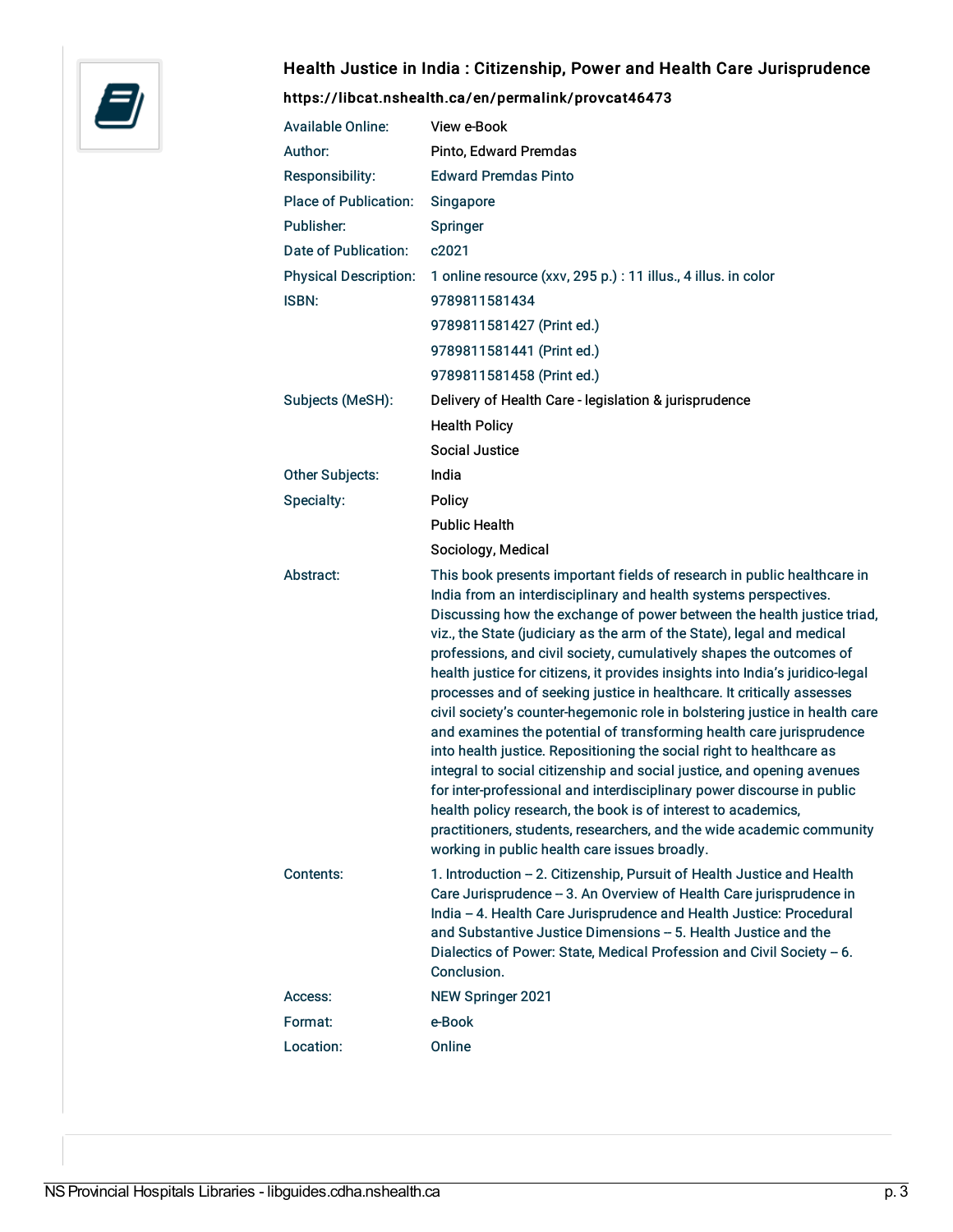### New challenges in communication with cancer patients



### <https://libcat.nshealth.ca/en/permalink/provcat32362>

| <b>Available Online:</b>     | View e-Book                                                                                                                                                                                                                                                                                                                                                                                                                                                                                                                                                                                            |
|------------------------------|--------------------------------------------------------------------------------------------------------------------------------------------------------------------------------------------------------------------------------------------------------------------------------------------------------------------------------------------------------------------------------------------------------------------------------------------------------------------------------------------------------------------------------------------------------------------------------------------------------|
| <b>Other Authors:</b>        | Surbone, Antonella                                                                                                                                                                                                                                                                                                                                                                                                                                                                                                                                                                                     |
| <b>Responsibility:</b>       | Antonella Surbone, Matjaž Zwitter, Mirjana Rajer  [et al.], editors                                                                                                                                                                                                                                                                                                                                                                                                                                                                                                                                    |
| <b>Place of Publication:</b> | New York, NY                                                                                                                                                                                                                                                                                                                                                                                                                                                                                                                                                                                           |
| Publisher:                   | Springer                                                                                                                                                                                                                                                                                                                                                                                                                                                                                                                                                                                               |
| Date of Publication:         | c2013                                                                                                                                                                                                                                                                                                                                                                                                                                                                                                                                                                                                  |
| <b>Physical Description:</b> | 1 online resource (xxiii, 528 p. : 26 ill. in color)                                                                                                                                                                                                                                                                                                                                                                                                                                                                                                                                                   |
| ISBN:                        | 9781461433699                                                                                                                                                                                                                                                                                                                                                                                                                                                                                                                                                                                          |
| Subjects (MeSH):             | Communication                                                                                                                                                                                                                                                                                                                                                                                                                                                                                                                                                                                          |
|                              | Neoplasms                                                                                                                                                                                                                                                                                                                                                                                                                                                                                                                                                                                              |
|                              | <b>Physician-Patient Relations</b>                                                                                                                                                                                                                                                                                                                                                                                                                                                                                                                                                                     |
| Subjects (LCSH):             | Oncology                                                                                                                                                                                                                                                                                                                                                                                                                                                                                                                                                                                               |
|                              | <b>Medical Education</b>                                                                                                                                                                                                                                                                                                                                                                                                                                                                                                                                                                               |
| Abstract:                    | The relationship between oncologists and their cancer patients is<br>rapidly evolving. Oncologists and other cancer professionals master<br>new anticancer and supportive treatment options, while working under<br>increasing economic pressure and time constraints, and are often<br>unprepared to deal with all the challenges of their new position in a<br>therapeutic relationship with cancer patients and families.                                                                                                                                                                           |
|                              | Good communication is as essential as are modern laboratory tests<br>and sophisticated diagnostics to achieve the best clinical results. This<br>book updates the evolution of truth-telling and communication patterns<br>worldwide and offers insights into the recent trends and emerging<br>challenges in communication with cancer patients and families. New<br>Challenges in Communication with Cancer Patients is an invaluable<br>resource to medical professionals, educators and patients in<br>establishing a strong and effective partnership built on trust and<br>mutual understanding. |